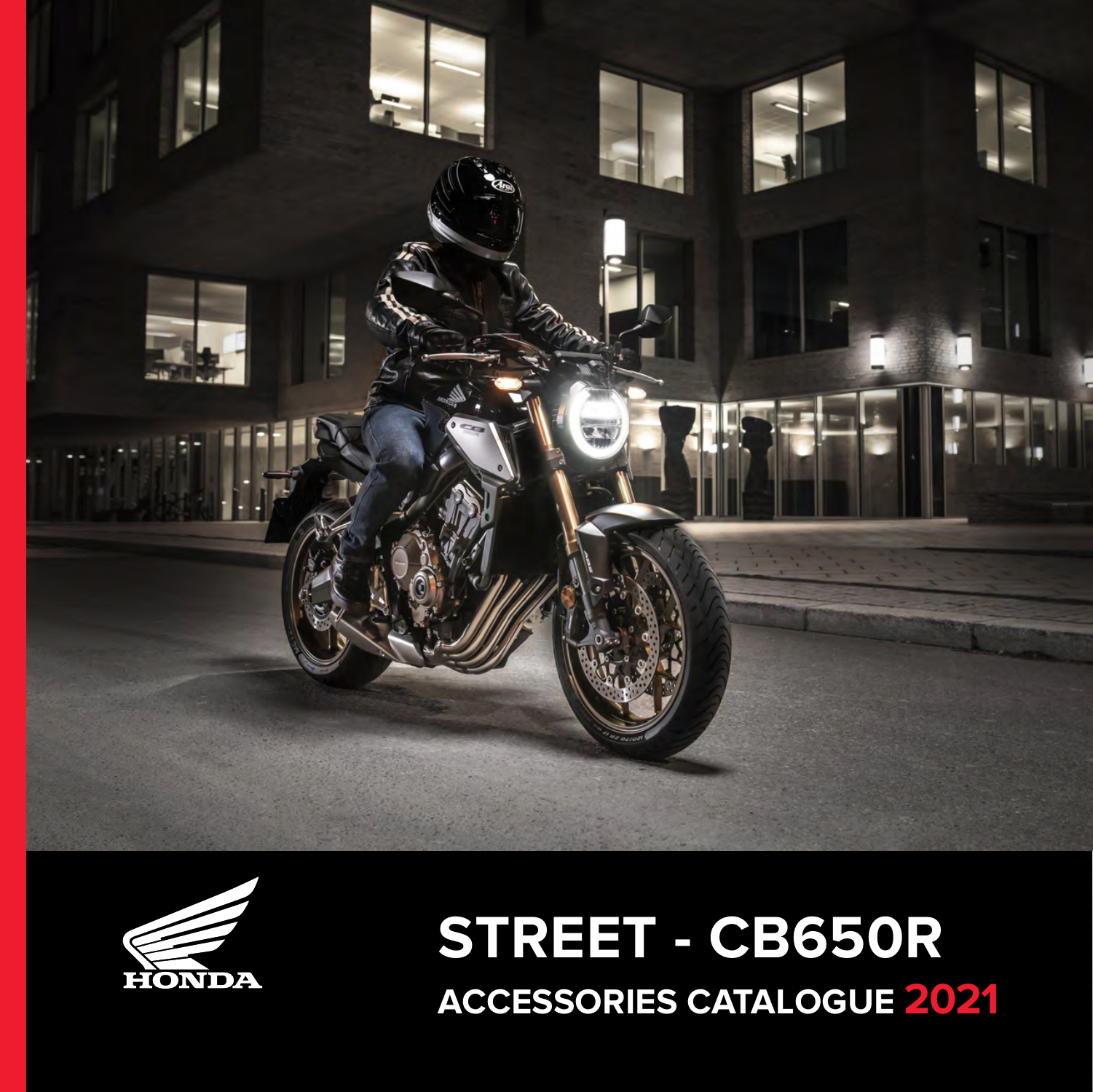

**THEO SPORTS CAFÉ** 

*One of the most distinctive attributes of the CB650R is its swooping four-into-one exhaust system. This beautiful design is a tribute to another iconic Honda: the CB400F also known as the CB 400 Four. Produced between 1975 and 1977, the CB 400 Four caused quite a stir thanks to its café racer look. Delivering only* 

*37 bhp (28 kW) at 8,500 rpm and 24 lb⋅ft (33 N⋅m) at 7,500 rpm, its four-in-line engine was not meant to take the racetracks by storm. Yet, back in the late 70', some versions upgraded to 492cc were capable of 13,500 rpm and producing an estimated 60 bhp (45 kW).*



### **ACCESSORIES CB650R**



# **PRESS RELEASE**

Where are these beautiful curves coming from?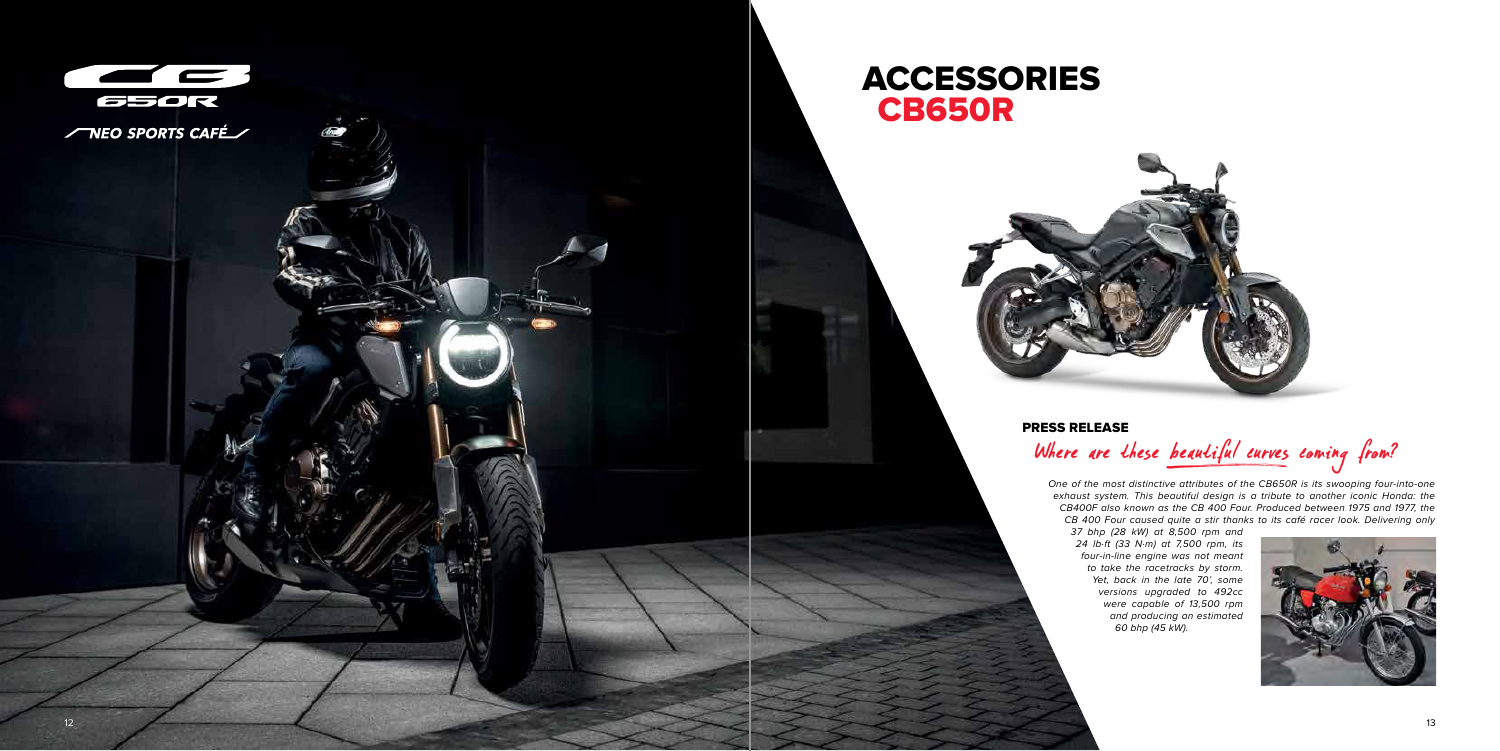#### **QUICK SHIFTER KIT 08U72-MKN-D50**

By measuring the intensity of the shifting input, the quick shifter enables the rider to change gear without the need to operate the clutch lever or shut the throttle. The system aids upshifting, maximizing the riding experience.

#### **WHEEL STRIPES 08F84-MFJ-810A, 20A, 30A, 40A or 50A**

Set of 3 round-shaped strips for easy application and a perfect fit on two 17-inch wheels. Honda Racing stickers

included. 5 colours available:

- White (10A) • Red (20A) • Blue (30A)
- Green (40A)
- Silver (50A)



### **FRONT FENDER PANELS 08F73-MKN-D50**

Pair of high-quality aluminium panels designed to fit the front fender and give your motorcycle the ultimate Neo Sport Cafe look.

#### **SIDE COVERS 08F75-MKN-D50**

High quality aluminium left and right panels that will cover the side of the bike.

### **SHROUD COVERS 08F74-MKN-D50**

Pair of high-quality aluminium shroud covers beautifully engraved with the CB650R logo.

#### **METER VISOR KIT 08R70-MKN-D50**

The meter visor is fitted with a high-quality aluminium panel to further enhance the iconic look of the CB650R. Stays are sold separately (see 08R74-MKN-D50).



**UNDER COWL 08F71-MKN-D50ZA**

> Under cowl kit to improve the appearance of the bike. All parts to fit directly to the frame are included. Available in Mat Gun Powder Black Metallic.



**REAR SEAT COWL 08F72-MKN-D50ZB ... €200.00** 

This seat cowl includes a pad to improve the comfort. Available in Mat Gun Powder Black Metallic, this acces-sory it compliant with any colour available in 2019 for CB650R. For a total Neo Sport Cafe look. this accessory can be completed by an aluminium plate (sold separately).

#### **SEAT COWL PLATE 08F76-MKN-D50 ... €81.00**

Aluminium insert to enhance the design of the Rear Seat Cowl.

**PERFORMANCE & DESIGN**







**€179.00 €160.00**





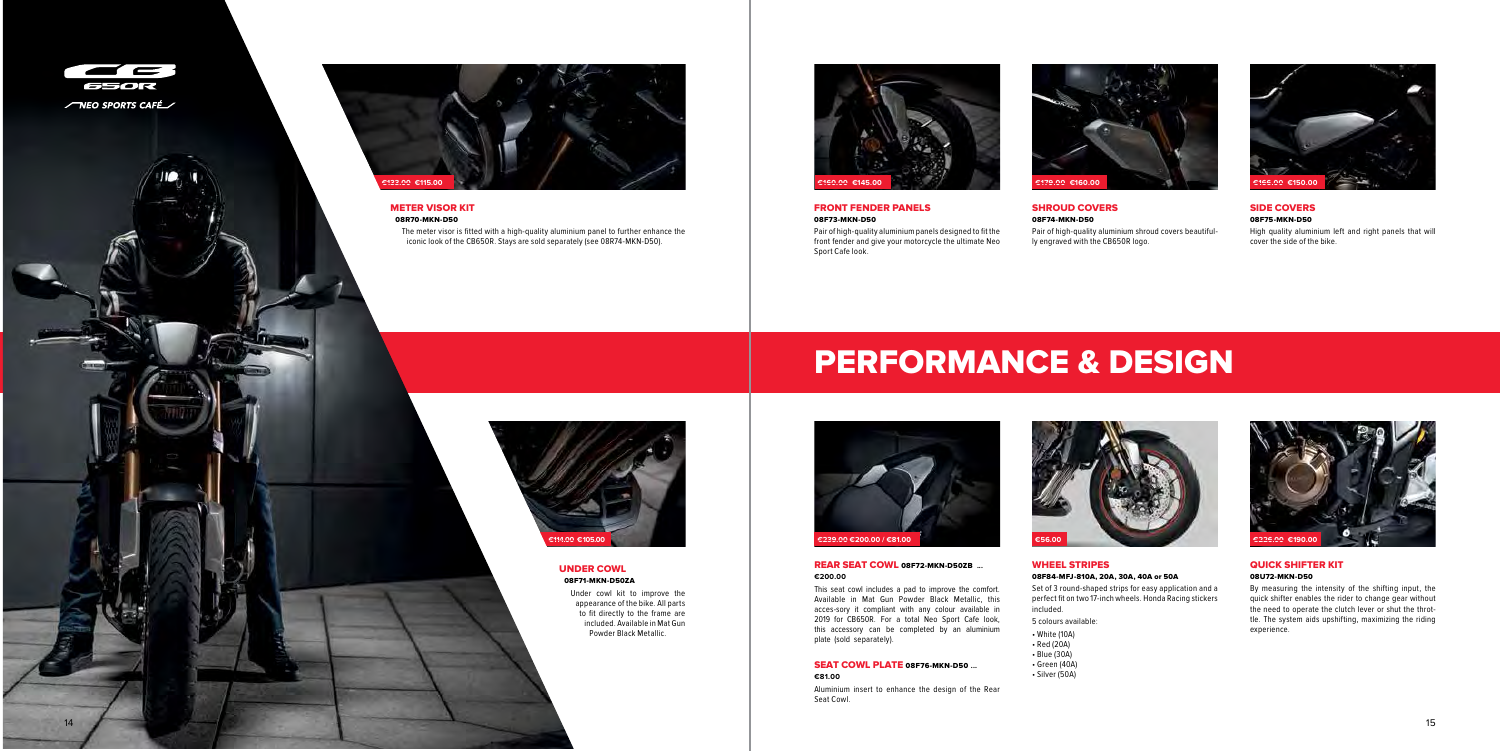#### **REAR SEAT BAG SET 08ESY-MKJ-STB18**

A simple and functional rear bag specifically adapted to the tapered shape of the rear seat. Easy attachment and stable mounting thanks to the specific attachment included.

Bag capacity: 15L expandable to 22L Rain cover included. Dimensions in mm (W x L x H): 355 x 365 x 243



#### **GRIP HEATERS 08ESY-MKN-HG19**

Extremely slim heated grips which provide 360° heat around the grips. Features integrated control for maximum rider comfort and design integration. Features 3-step variable heating levels, integrated circuit to protect the battery from draining and smart heat allocation that focuses on the area of the hands most sensitive to cold.

Attachment and Honda High-Temperature special cement included.

#### **VISOR STAY KIT 08R74-MKN-D50**

Pair of left and right stays required to install either the front visor or the meter visor (sold separately).



#### **FRONT VISOR (SMOKE) 08R71-MKN-D50**

Fitted to the meter panel, this small and stylish wind deflector protects the chest from wind blasts at higher speeds. Stays are sold separately (08R74-MKN-D50).

#### **TANK BAG SET 08ESY-MKJ-TKB18**

A simple and functional tank bag adapted to the tank of the unit. Thanks to the specific attachment included, the stable mounting of the tank bag does not disturb the handling of this machine. A clear pocket on the top of the bag makes it possible for easy smart phone storage.

Bag capacity: 3L

Rain cover included.

Dimensions (W x L x H): 178 x 285 x 130

**TANK PAD (CB LOGO) 08P71-MKN-D50** Tank pad featuring the CB logo. The tank pad helps to protect the tank paintwork from scratches.

## **COMFORT ^ COMERT PROTECTION**











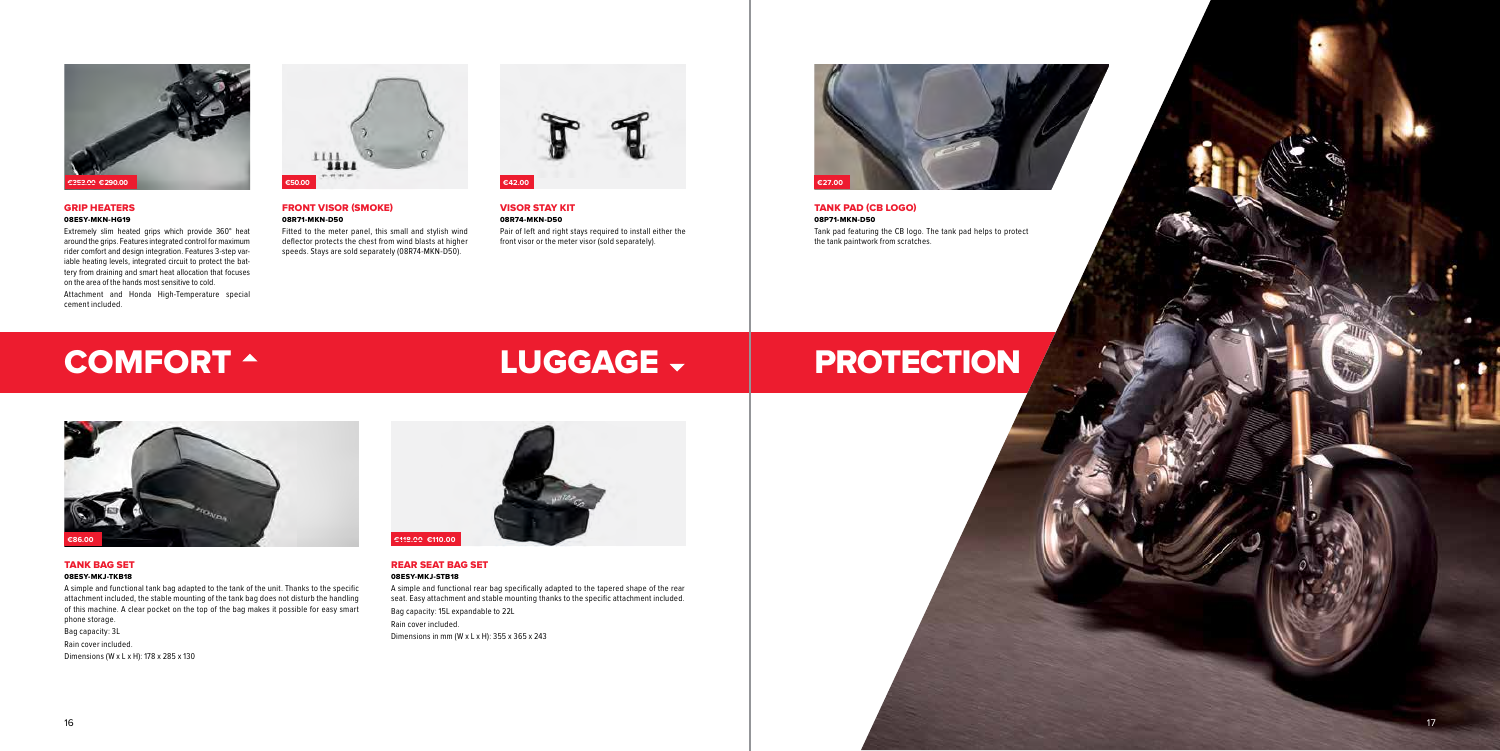### **ACCESSORIES PACKS**

(\*) The rear seat cowl is compatible with all 21YM colours versions: • Mat Gunpowder Black Metallic • Pearl Smoky Gray • Candy Chromosphere Red



## **SECURITY & MAINTENANCE**



**U-LOCK 08M53-MFL-800**

Tamper resistant barrel key U-lock that can be store under the rider seat. (Remark: if AVERTO alarm installed, there is not enough space left for the U-Lock, tool kit and owner's manual).

#### **OUTDOOR CYCLE COVER XL 08P34-BC2-801**

Protects paintwork against U.V. rays. Waterresistant breathable fabric that allows the bike to dry while covered. Rope to tighten the cover to avoid fluttering. Two holes in front lower area for easy introduction of U-lock. Not suitable for bikes with top box and/or panniers installed.



**Contract Contract Contract Contract** 

#### **REAR MAINTENANCE STAND 08M50-MW0-801**

Tilting tubular steel stand that facilitates cleaning and rear wheel maintenance. Lifts the motorcycle by the end of its swingarm.

|                                                   | <b>NEO SPORT CAFÉ</b> | <b>SPORT</b>        | <b>COMFORT</b>       | <b>TRAVEL</b>       |
|---------------------------------------------------|-----------------------|---------------------|----------------------|---------------------|
| <b>CONTENT</b>                                    | 08HME-MKN-NSC19       | 08HME-MKN-SP19      | 08HME-MKY-CO21A      | 08ESY-MKJ-BAG18     |
| <b>Meter Visors with stays</b>                    | $\bullet$             |                     |                      |                     |
| <b>Front Fender Panels</b>                        | ٠                     |                     |                      |                     |
| <b>Shroud Covers</b>                              | $\bullet$             |                     |                      |                     |
| <b>Side Covers Panels</b>                         | ٠                     |                     |                      |                     |
| <b>Under Cowl</b>                                 |                       | $\bullet$           |                      |                     |
| <b>Rear Seat Cowl with</b><br>Aluminium plate (*) |                       | $\bullet$           |                      |                     |
| <b>Quick Shifter</b>                              |                       |                     | $\bullet$            |                     |
| Front Visor with stays                            |                       |                     | $\bullet$            |                     |
| <b>Grip Heaters</b>                               |                       |                     | $\bullet$            |                     |
| <b>CB Design Tank Pad</b>                         |                       |                     | $\bullet$            |                     |
| <b>Tank Bag with attachment</b>                   |                       |                     |                      | $\bullet$           |
| <b>Rear Seat Bag with</b><br>attachment           |                       |                     |                      | ٠                   |
| <b>PRICES</b>                                     | 6577.00<br>€ 500.00   | €686.00<br>€ 510.00 | € ххх.00<br>€ ххх.00 | €203.00<br>€ 170.00 |